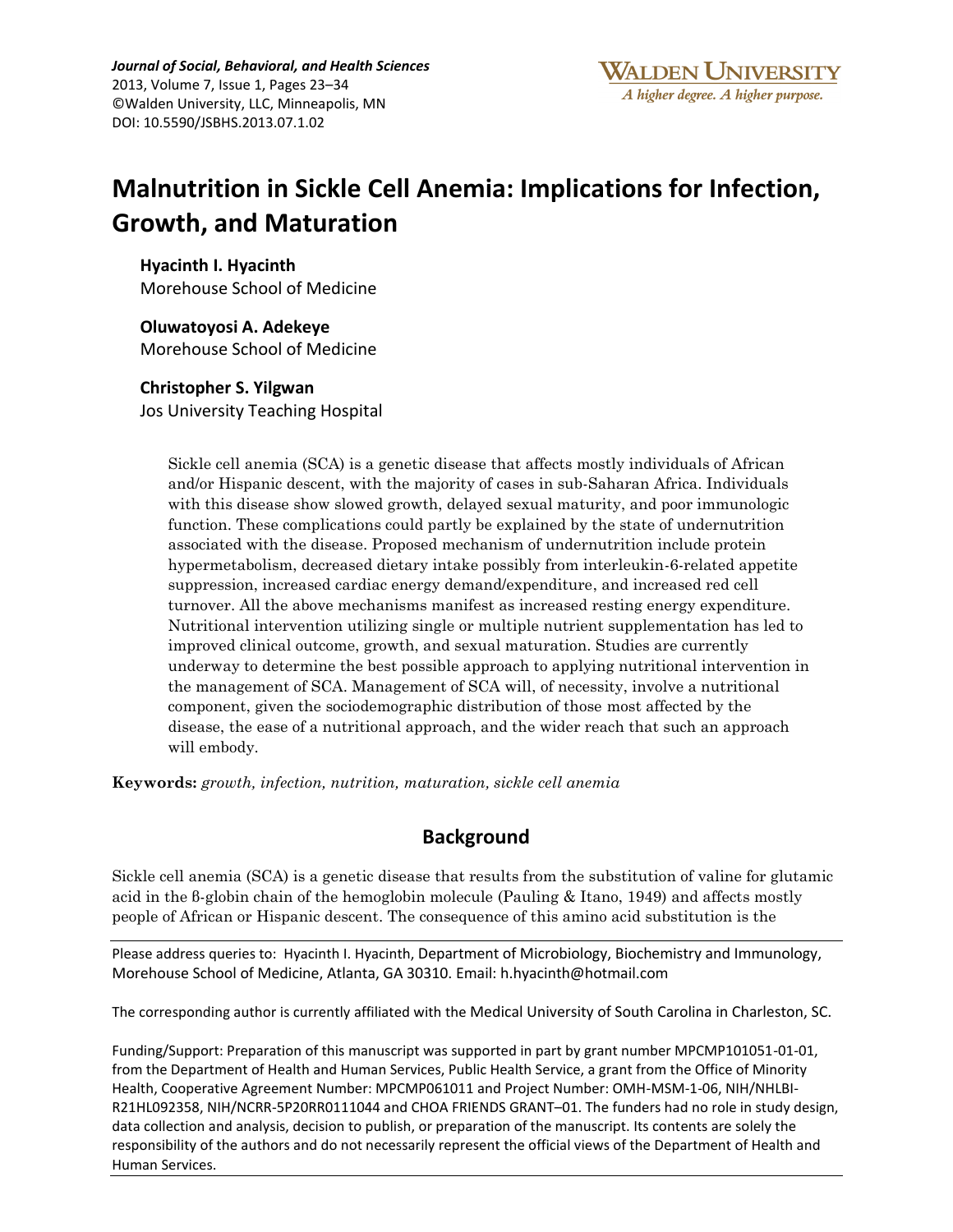formation of hemoglobin S (HbS). Under low oxygen tension and/or conditions of acidosis. HbS precipitates and forms polymerized crystals called tactoids (hemoglobin polymers), which distort the red blood cells (Ganong, 2003; Nelson & Cox, 2005). The resulting sickle-shaped red cells lose their pliability and cannot navigate the small capillaries, become sticky, and adhere to the small veins, small arteries, and other blood vessels causing vaso-occlusion (Aster, 2005; Bunn & Forget, 1977). In addition, red blood cells homozygous for HbS (i.e., HbSS) are susceptible to premature destruction, with a red blood cell life span of 8–25 days as opposed to 100–120 days for normal red blood cells (Solanki, McCurdy, Cuttitta, & Schechter, 1988).

Sickle-cell anemia has a high prevalence throughout equatorial Africa; additionally, the genetic defect is now known to be widespread in parts of Sicily and southern Italy, northern Greece, southern Turkey, the Middle East, Saudi Arabia, much of central India, and the Americas (Feldenzer, Mears, Burns, Natta, & Bank, 1979). This wide geographical distribution is thought to be a result of the survival advantage, which the heterozygous genotype (HbAS) confers against malaria infection, causing the genetic defect to persist in the population (Aidoo et al., 2002; Serjeant, 2001) and the movement of people from Africa to other parts of the world. The burden of SCA is highest in sub-Saharan Africa—especially in the West African country of Nigeria, where more than 130,000 (or 19–20:1000) children are born with the disease annually, and approximately 4 million people are afflicted with the disease (Aliyu, Tumblin, & Kato, 2006; Olabode & Shokunbi, 2007; World Health Organization, 1996; World Health Organization, 2006).

In the last few decades, more studies have documented the presence of micro- and macronutrient deficiency among individuals with SCA and their possible association with immunologic (Bao et al., 2008; Fraker, King, Laakko, & Vollmer, 2000; Heyman et al., 1985), nutritional (Gray et al., 1992; Heyman et al., 1985), and growth (Serjeant, Singhal, & Hambleton, 2001; Zemel, Kawchak, Ohene-Frempong, Schall, & Stallings, 2007) abnormalities. Studies using direct measure of nutritional status (Enwonwu & Lu, 1991; Gray et al., 1992; Kennedy et al., 2001; Leonard, Zemel, Kawchak, Ohene-Frempong, & Virginia, 1998; Nelson et al., 2002), indirect assessment of nutritional status (Borel, Buchowski, Turner, Goldstein, & Flakoll, 1998; Buchowski, de la Fuente, Flakoll, Chen, & Turner, 2001; Buison et al., 2005; Henderson, Saavedra, & Dover, 1994; Serjeant et al., 2001; Silva & Viana, 2005), and application of nutritional supplementation (Heyman et al., 1985; Prasad & Cossack, 1984; Waugh, 2005; Williams et al., 2004) have established the association between SCA and the presence of nutritional deficiency among patients with the disease. These studies showed that although intake might be sufficient when measured against the recommended daily dietary allowance for age and sex, it is still insufficient for the individual with SCA due to the increased nutritional demand imposed by the disease. The result is the manifestation of malnutrition-like features (Al-Saqladi, Cipolotti, Fijnvandraat, & Brabin, 2008; Hyacinth, Gee, & Hibbert, 2010; Prasad, 1997).

This review seeks to draw attention to the link between this unapparent nutritional deficit and some observed SCA-related complications. The purpose is to demonstrate that the pathogenesis of some common SCA-associated complications might be related to caloric deficiency,; not caused by inadequate intake, if measured by the standard for individuals without the disease. It further shows that nutrient diversion for propagating and/or compensating for the disease and disease processes might be responsible for the observed undernutrition-like feature of sickle cell disease. Finally, it draws attention to the paucity of research and data on the interaction between nutrition and SCA in humans and the need for further research to understand this relationship and its vital role in the management of the disease.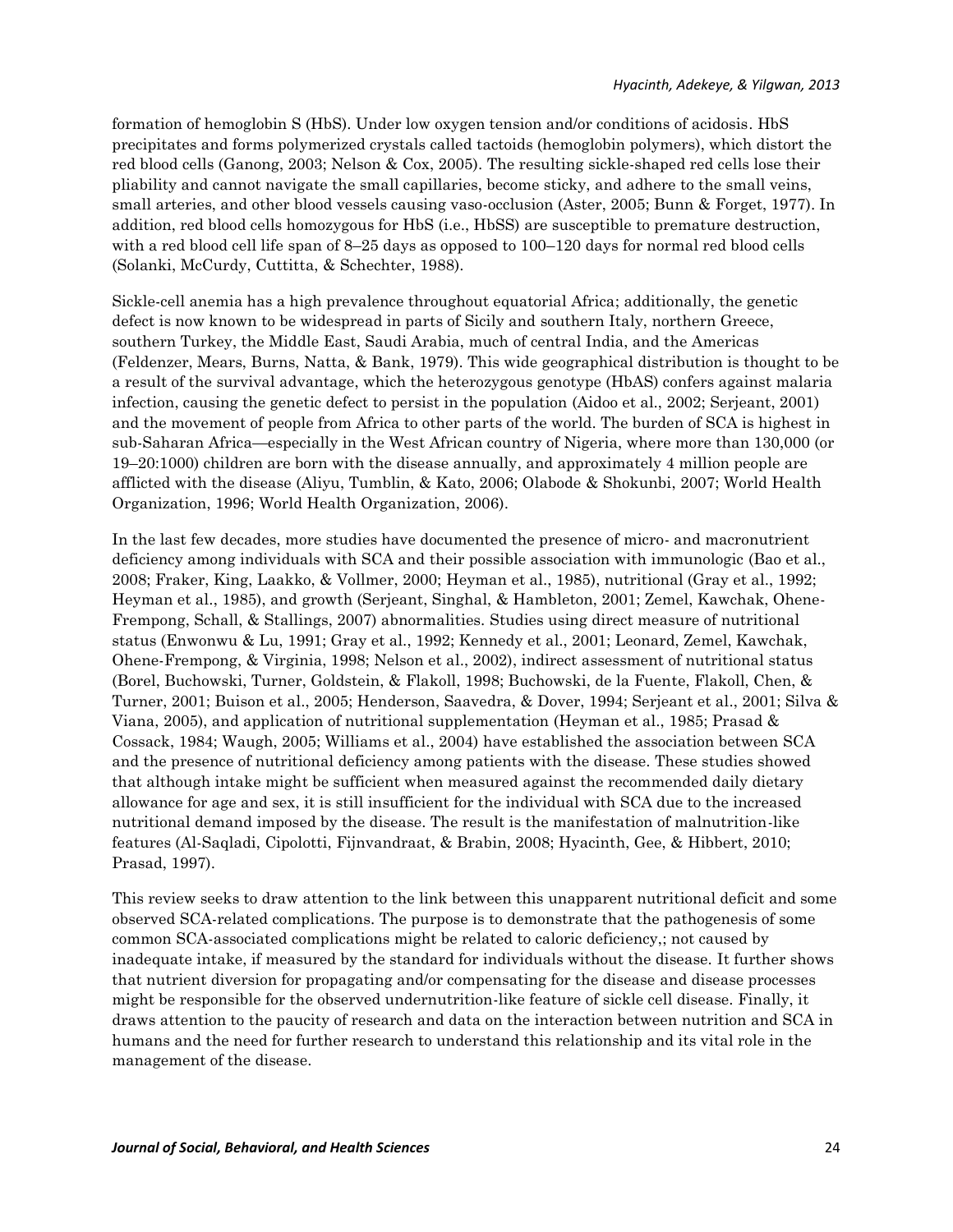# **Sickle Cell Anemia and Undernutrition**

Previous studies have hypothesized and documented that SCA leads to a state of undernutrition and poor growth. A hypothesis that has gained traction is that of hypermetabolism. Simply put, hypermetabolism is a state of increased caloric demand with a high rate of catabolism (nutrient breakdown) compared with anabolism (nutrient buildup). In SCA, however, there is a shift toward increased catabolism, leading to increased nutrient demand. Some studies have documented hypermetabolic states among children with SCA (Borel et al., 1998; Hibbert et al., 2006). Hibbert and colleagues (2006) reported that increased myocardial energy demand, along with increased production of proinflammatory cytokines, is associated with increased resting energy expenditure (REE), a surrogate marker of a state of hypermetabolism. Other investigators supported their findings with the observation that, although individuals with SCA may consume diet deemed adequate for a person without the disease, it might be insufficient to maintain normal body function and metabolism, as reflected by delayed growth, slowed maturation, and low weight/height for age (Henderson et al., 1994; Leonard et al., 1998; Silva & Viana, 2005; Zemel et al., 2007); thus, they are in a state of increased energy demand. The shortened life span of sickle red blood cells compared with normal red blood cells (Solanki et al., 1988) explains this finding. The increased destruction of these cells creates a need for increased erythropoiesis (i.e., the process of making red blood cells), which leads to increased protein turnover and thus increased energy demand (Borel et al., 1998; Buchowski et al., 2001; Hibbert et al., 2006; Salman et al., 1996).

Furthermore, increased hemolysis results in decreased red cell count and anemia. As a compensatory mechanism to maintain tissue oxygenation, the heart rate is increased, leading to increased myocardial energy demand (Hibbert et al., 2006; Salman et al., 1996), with the net effect of an increase in myocardial energy requirement and thus total energy requirement. As stated earlier, the patient with SCA is in a state where catabolism exceeds anabolism, resulting in an energy requirement that exceeds the apparently adequate nutrient intake in the absence of SCA. This hypermetabolism has been documented as increased REE, which is a measure of the energy consumption of an individual at rest. Studies show that individuals with SCA have a higher REE compared with age- and sex-matched healthy controls (Akohoue et al., 2007; Barden et al., 2000; Williams et al., 2004). This hypothesis thus posits that hypermetabolism leads to undernutrition because it causes a diversion of nutrients from growth and other required body functions to support the increased requirement for red cell production, increased myocardial energy demand due to increased heart rate (a compensatory mechanism for anemia), and propagation of the state of chronic subclinical inflammation reported among SCA patients (Akohoue et al., 2007; Hibbert et al., 2005; Hibbert et al., 2006).

Another hypothesis states that reduced dietary intake exists in SCA patients, and that the state of undernutrition is due wholly or in part to reduced dietary and energy intake (Fung et al., 2001), with the adequacy of dietary intake decreasing as the individual gets older (Kawchak, Schall, Zemel, Ohene-Frempong, & Stallings, 2007). This hypothesis has not gained as much traction as expected because other studies have reported little to no difference between the dietary and energy intake of children and adults with SCA compared with healthy non-SCA controls (Gray et al., 1992; Heyman et al., 1985; Singhal, Parker, Linsell, & Serjeant, 2002). Despite this, some investigators have posited that repeated ill health and hospitalization might affect the frequency of dietary and energy intake (Hyacinth et al., 2010; Malinauskas et al., 2000). Furthermore, high levels of interleukin-6, a circulating cytokine that is involved in inflammation and host immune defense, has been documented to be associated with appetite suppression and, by extension, decreased dietary intake in cancer patients (Rich et al., 2004; van Lettow, van der Meer, West, van Crevel, & Semba, 2005). Elevated levels of this cytokine have also been reported in SCA patients (Hibbert et al., 2005) and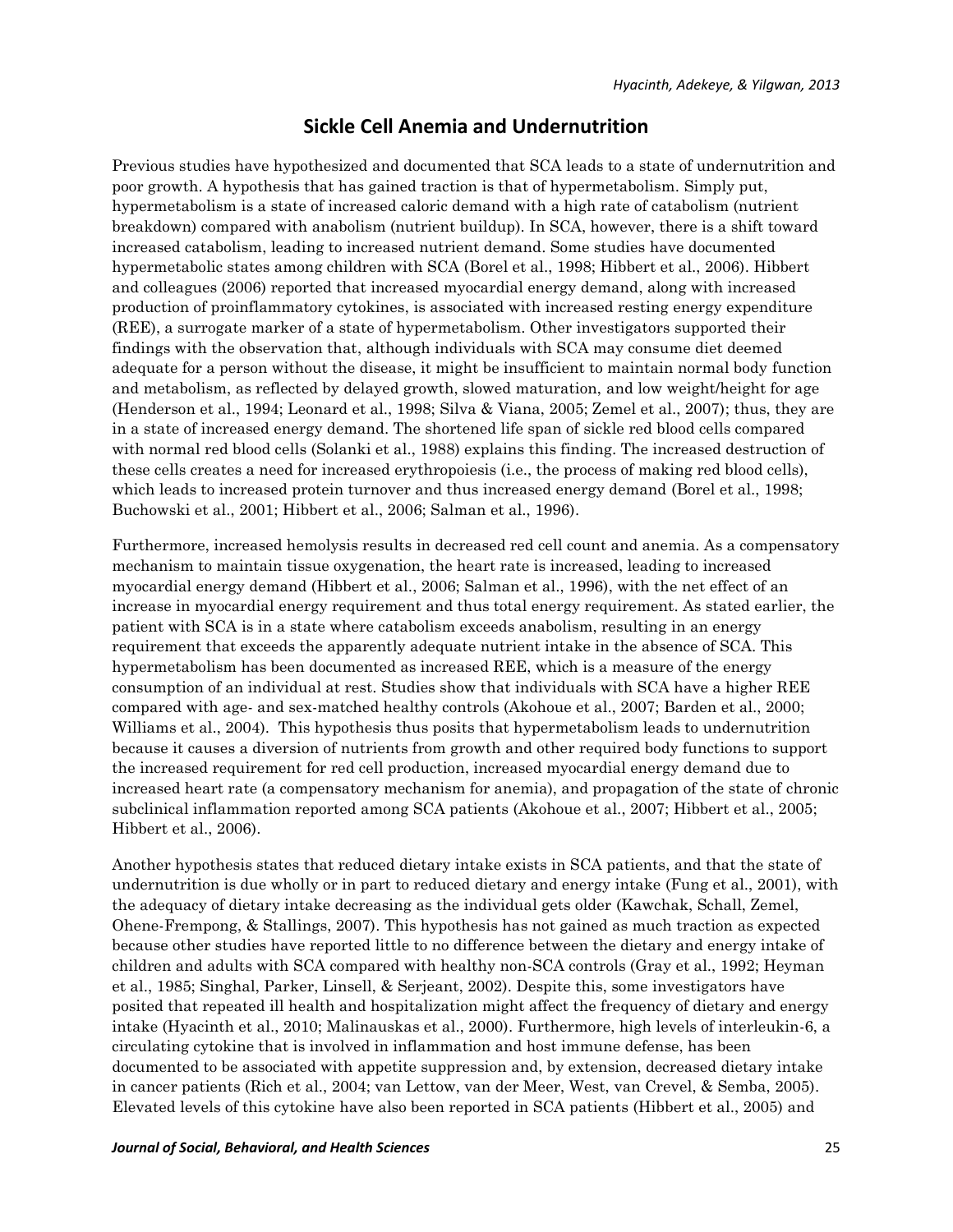transgenic SCA mice (Archer et al., 2008). It is believed that the elevated Interleukin-6 levels observed in SCA patients might act to suppress their appetite, reducing dietary and energy intake. In theory, SCA produces a form of protein energy malnutrition due not to poor intake, but to increased energy demand.

#### **Implication for Infection**

Infections occur as a complication of SCA. These patients are particularly prone to infection with encapsulated organisms because of the occurrence of autosplenectomy from repeated subclinical splenic infarction associated with this disease (Aster, 2005). In addition, lower serum immunoglobulin M levels, impaired opsonization, and sluggish alternative complement pathway activation further increases susceptibility to other common infectious agents, such as *Mycoplasma pneumoniae*, *Salmonella typhimurium*, *Staphylococcus aureus,* and *Escherichia coli*. Low serum immunoglobulin level is a widely documented feature of malnutrition, thus malnutrition from increased demand reported in patients with SCA can also account in part for their increased susceptibility to infection (Fock, Vinolo, de Moura Sá Rocha, de Sá Rocha, & Borelli, 2007; Hughes et al., 2009; Katona & Katona-Apte, 2008; Lesourd & Mazari, 1997), similar to what has been described in children with non-SCA-associated malnutrition. These studies show that non-SCA children and mouse models with protein energy malnutrition have impaired immune response to infection and/or challenge with a component (lipopolysaccharide) of an infectious organism (Fock et al., 2007; Hughes et al., 2009), as seen among children with malnutrition due to SCA. Serjeant (2005) reported that septicemia among African SCA patients has been documented as being from organisms other than *Streptococcus pneumoniae*, making traditional intervention to reduce mortality (Cummins, Heuschkel, & Davies, 1991; Gaston et al., 1986; John et al., 1984) less effective. This increased susceptibility to non-pneumococcal septicemia could be explained in part by the prevalence of malnutrition in this region and a further increased prevalence among individuals with SCA. In addition, the state of nutrient and energy deficiency caused by SCA could lead to increased susceptibility, consequent upon a depressed immune system and response.

Studies in the last 2 decades using dietary supplement in patients (children and adults) with or without SCA had reported—in addition to improved growth—a decrease in the incidence of infection among the patients receiving these supplements (Bao et al., 2008; Heyman et al., 1985; Lesourd & Mazari, 1997; Prasad et al., 2007; Salman et al., 1996). This evidence demonstrates a clear association between the increased incidence of infection among patients with SCA and their "state of [undernutrition]." Zinc, an often deficient nutrient in patients with SCA (Khan, Trottier, & Naydenov, 2009; Leonard et al., 1998; Prasad, 2002), is also linked with increased risk for infection when deficient, with supplementation resulting in a decrease in the incidence of infection (Bao et al., 2008; Bhutta et al., 1999; Muskiet, Muskiet, Meiborg, & Schermer, 1991; Prasad et al., 2007; Sazawal et al., 1998).

#### **Implication for Growth and Maturational Abnormality**

Growth and maturation is affected by SCA, resulting in growth retardation (Henderson et al., 1994; Heyman et al., 1985) and slowed maturity (Serjeant et al., 2001). Children with SCA attain maturational milestones such as menarche or adrenarche significantly later than their age- and sexmatched peers without SCA (Zemel et al., 2007). Their growth is also compromised as a result of diversion of nutrient from buildup of tissues, in favor of the provision of energy for increased myocardial demand, propagating inflammation and replenishing red blood cells, which are constantly being hemolyzed (Hibbert et al., 2006). Studies using dietary supplementation in humans with SCA (Heyman et al., 1985; Ohnishi, Ohnishi, & Ogunmola, 2000; Waugh, 2005; Williams et al.,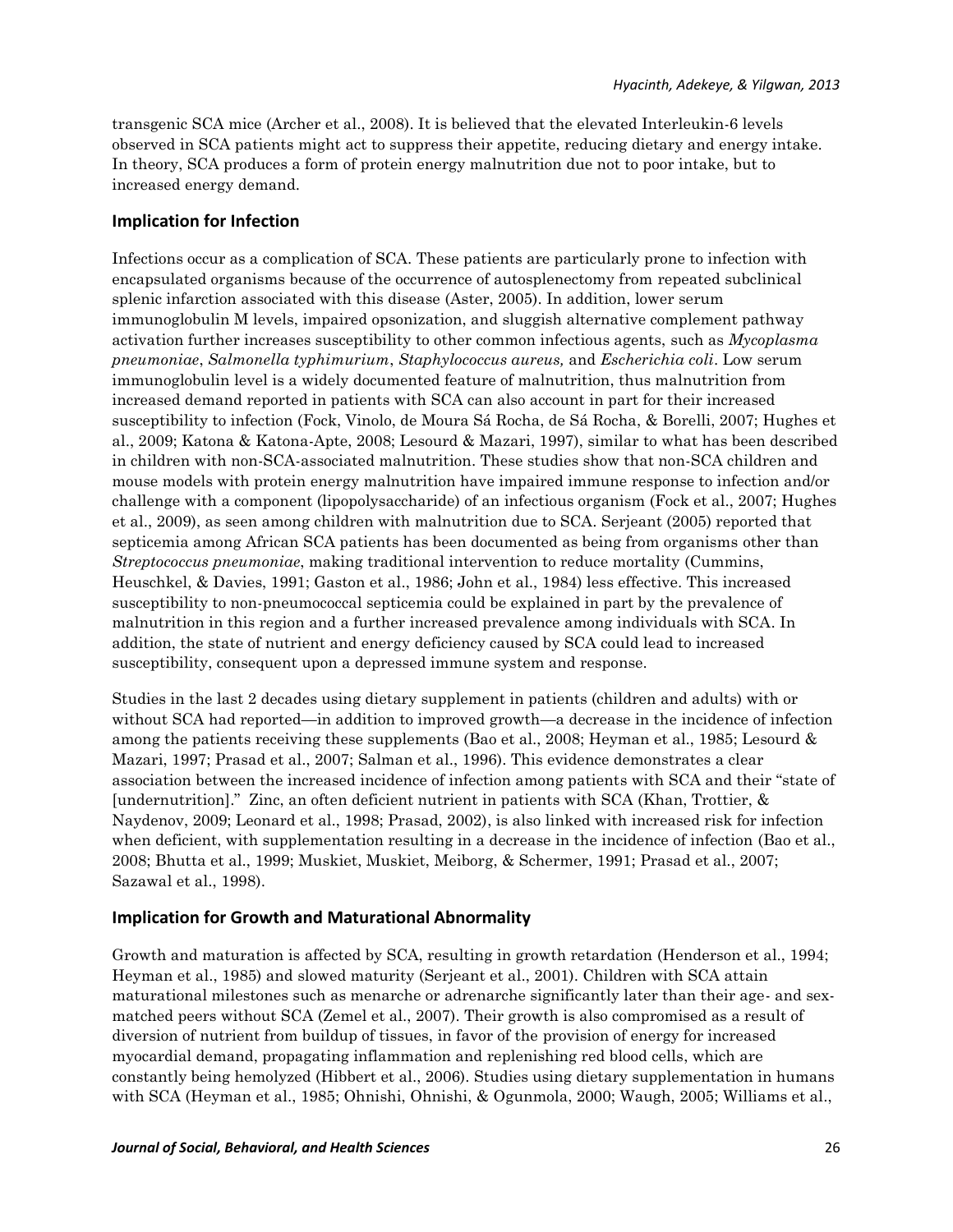2004; Zemel, Kawchak, Fung, Ohene-Frempong, & Stallings, 2002) and mouse models of human SCA (Archer et al., 2008; Dasgupta, Hebbel, & Kaul, 2006; Fasipe, Ubawike, Eva, & Fabry, 2004; Kaul, Zhang, Dasgupta, & Fabry, 2008) have reported various benefits of nutritional supplementation.

Delayed growth and maturation among individuals with SCA is associated with low plasma zinc (Leonard et al., 1998), which is also associated with low levels of serum testosterone among males (Prasad, 2008; Sandstead et al., 1967) and decreased pubertal development in general (Leonard et al., 1998). Investigators have demonstrated that providing micronutrient supplements to individuals with SCA led to improvement in growth and maturation by way of improved serum testosterone levels. Parasad and Cossack (1984), as well as Zemel and colleagues (2002), demonstrated that administering zinc supplements to growing children with SCA led to improvement in growth. Supplementing other micronutrients like vitamin A (Schall, Zemel, Kawchak, Ohene-Frempong, & Stallings, 2004), vitamin B, and magnesium (De Franceschi et al., 2000) resulted in clinical benefits such as improved growth, decreased hospital emergency room visits, decreased frequency of pain crisis, and reduced frequency of infection. It also led to improvement in muscle function, cognition, and coordination; decreased inflammation; and improvement in antioxidant and anemia status. These results, apart from demonstrating the benefits of nutrition in the management of SCA, provide further support to the hypothesis that some SCA-associated complications have as much nutritional underpinning as they do genetic.

## **Nutritional Intervention to Manage Sickle Cell Anemia**

As earlier mentioned, several attempts have been and are being made to correct the nutritional deficiency in SCA in order to improve growth (Heyman et al., 1985; Prasad & Cossack, 1984), body composition (Zemel et al., 2002), and vascular and immune function (Kaul et al., 2008; Peranzoni et al., 2008); compensate for the hypermetabolism associated with the disease (Williams et al., 2004); and decrease inflammation (Archer et al., 2008; Dasgupta et al., 2006); among other improvements . The great majority of these have been single-nutrient supplementation, with mixed results (Hyacinth et al, 2010). A few have utilized a combination of nutrients, with really impressive results even with a small sample size (Chan, 2000; Heyman et al., 1985; Ohnishi et al., 2000, Hibbert, Stiles, Umeakunne, & Hyacinth, 2011). Some researchers believe that an approach that utilizes a combination of nutrients (macro- and micronutrients) is likely to produce the best results (Chan, 2000; Ohnishi et al, 2000; Hyacinth et al., 2010). These investigators suggested that because nutrient utilization in the body is a multistep process, with different nutrients feeding into the process at various points, insufficient quantities of one component of this multistep process could have a deleterious (Chan, Chow, & Chiu, 1999) effect on the entire body. Chan (2000) proposed that an antioxidant will end up producing reactive oxygen species and, thus, oxidant stress if adequate quantity of the antioxidant agent was not given ab initio. It was reasoned that in the absence of more antioxidant nutrients, the oxidized form of the initially administered antioxidant ends up propagating the oxidant damage it was administered to prevent.

# **Future Directions in Finding a Nutritional Remedy for Sickle-Cell-Anemia–Associated Undernutrition**

Currently, there are few ongoing pilot clinical trials in the United States with the aim of identifying nutritional approaches to managing SCA, using a combination of macro and micro nutrients (Hibbert et al, 2011) to provide additional calories in a low-bulk but high-calorie format that is appealing to children. Some approaches use single macro or micro nutrients or a combination of micro nutrients. An example is the recently published vitamin D study (Osunkwo et al, 2012) conducted at Emory University. In this study, the investigators provided vitamin D supplement to children with SCA in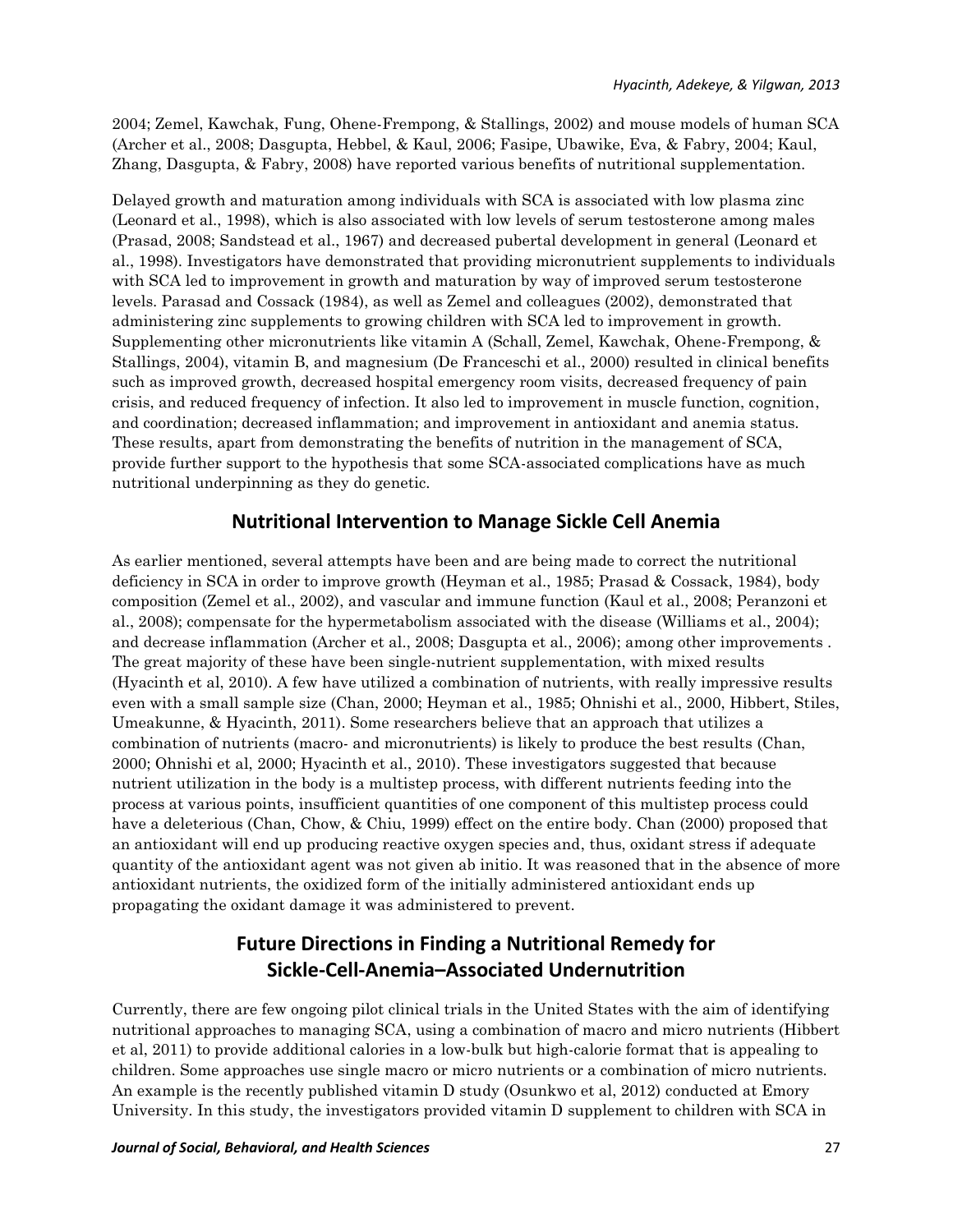order to prevent some of the pathologic bone changes observed in these patients. They reported an increase in serum vitamin D and vitamin D precursor level among the supplemented group compared with placebo. Additionally, they observed a decrease in the number of pain days and an increase in the quality-of-life scores among the supplement compared with the placebo group. As described by Ohnishi and colleagues (2000) and Chan (2000), a combined nutritional approach is most appropriate because the combination of antioxidants exhibit a synergistic effect, and we expect the same effect on improvement in health outcomes for individuals with SCA from an interaction between macro and micro nutrients when administered at the same time by the same nutritional supplement. With that in mind, our center designed and carried out a pilot clinical trial, which adopted an approach that utilizes a combination of both micro and macro nutrients. The supplement developed at our center will provide additional calories equal to 40% of that recommended for age and sex to the normal daily dietary intake of the individual. This ensures that the extra caloric requirement due to the pathological processes of the disease is adequately compensated for.

Additional funding is needed to enable further studies. Priority needs to be afforded this area of SCA research, as it has the potential to address more than one problem (malnutrition in general, maternal mortality, and child mortality), in addition to addressing the complications of sickle cell disease. Multicenter studies that would enable the understanding of the relationship between nutrition and SCA, in addition to informing patient care, can only be conducted with improved funding. Although a lot has been learned from mouse models (Archer et al., 2008; Dasgupta et al., 2006; Kaul et al., 2008; Capers et al., 2010; Romero, Suzuka, Nagel, & Fabry, 2002), our recent work (yet to be published) indicates that the dietary requirements are different. For example, while a normal balanced human diet contains 12–15% of calories from protein, that of mice contains about 20% of calories from protein. Furthermore, mice with SCA have other hematological and pathological features that are different from what has been described among humans with SCA (Manci et al., 2006). This necessitates additional funding to enable more robust human studies, although it should still be informed by data from studies using mouse models.

Sickle-cell-anemia–associated complications such as stroke and acute chest syndrome are being managed using chronic packed red blood cell transfusion and hydroxyurea. Results from the Stroke Prevention in Sickle Cell Anemia (STOP) trial, Hydroxyurea to Prevent Organ Damage in Children With Sickle Cell Anemia (also known as the Pediatric Hydroxyurea Phase III, or BABY-HUG, clinical trial), and Pediatric Hydroxyurea in Sickle Cell Anemia (PED HUG or HUG-KIDS) clinical trial all suggest these approaches alone are unable to promote growth and maturity to any appreciable level (Adams et al., 1998; Thompson et al., 2010; Wang et al., 2002). It is the position of the authors, however, that if these interventions were coupled with additional caloric supplementation, the results might be different. This is because neither packed red blood cell transfusion nor hydroxyurea provide any appreciable decrease in caloric need or provide any appreciable amount of added calories for patients with sickle cell disease.

Finally, the importance of finding a nutritional remedy lies in the fact that currently available approaches for managing sickle cell disease are either too expensive and not readily accessible (e.g., bone marrow transplantation) or have side effects, such as alloimmunization and iron overload in the case of blood transfusion and potential risk for malignancy in the case of hydroxyurea. Furthermore, it will be essential for more studies to adopt a nutritional approach as a part of the management modality for SCA in the light of the fact that more than two-thirds of the patients with SCA live in areas of the world with low socioeconomic status and have little to no means of accessing the aforementioned management approaches.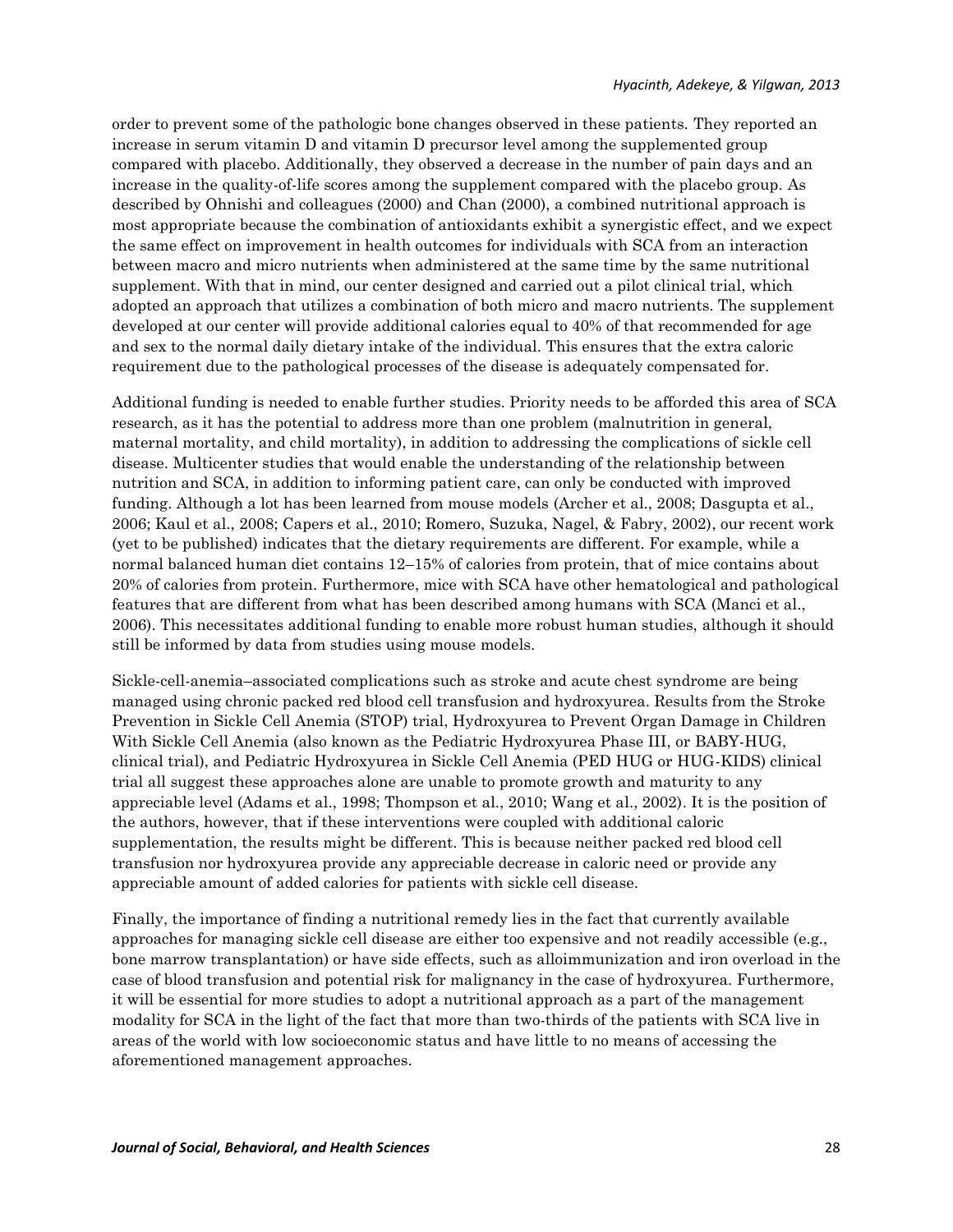## **Conclusion**

Sickle cell anemia still remains a devastating global disease that reduces the life expectancy of millions of children of African descent. It is a serious cause of health disparity between countries and between races within the same country. Many complications associated with the disease have a nutritional underpinning. Addressing this problem requires further—and larger—multicenter studies that will enable the development of a tailored daily dietary requirement for individuals (children, adults, and pregnant women) with SCA. Additionally, multinational collaboration is required in order to identify the differences in caloric requirement that might exist between individuals with SCA residing in developed, developing, and emerging-economy countries. Finally, a nutritional approach for the management of this disease holds a lot of promise for improving the clinical outcome, quality of life, and future prospects of those with SCA.

### **References**

- Adams, R. J., McKie, V. C., Hsu, L., Files, B., Vichinsky, E., Pegelow, C. … & Brambilla, D. (1998). Prevention of a first stroke by transfusions in children with sickle cell anemia and abnormal results on transcranial Doppler ultrasonography. *New England Journal of Medicine, 339*, 5– 11. doi: 10.1056/NEJM199807023390102
- Aidoo, M., Terlouw, D. J., Kolczak, M. S., McElroy, P. D., ter Kuile, F. O., Kariuki, S. … & Udhayakumar, V. (2002). Protective effects of the sickle cell gene against malaria morbidity and mortality. *The Lancet, 359*, 1311–1312.
- Akohoue, S. A., Shankar, S., Milne, G. L., Morrow, J., Chen, K. Y., Ajayi, W. U., & Buchowski, M. S. (2007). Energy expenditure, inflammation, and oxidative stress in steady-state adolescents with sickle cell anemia. *Pediatric Research, 61*, 233–238.
- Al-Saqladi, A. W. M., Cipolotti, R., Fijnvandraat, K., & Brabin, B. J. (2008). Growth and nutritional status of children with homozygous sickle cell disease. *Annals of Tropical Paediatrics: International Child Health, 28*, 165–189. doi: 10.1179/146532808x335624
- Aliyu, Z., Tumblin, A., & Kato, G. (2006). Current therapy of sickle cell disease. *Haematologica, 91*, 7–10.
- Archer, D. R., Stiles, J. K., Newman, G. W., Quarshie, A., Hsu, L. L., Sayavongsa, P.,… & Hibbert, J. M. (2008). C-reactive protein and interleukin-6 are decreased in transgenic sickle cell mice fed a high protein diet. *Journal of Nutrition, 138*, 1148–1152.
- Aster, J. C. (2005). Disease of organs systems: Red blood cells and bleeding disorders sickle cell disease. In K. Vinay, N. Fausto, & A. K. Abbas (Eds.), *Robins and Cotran pathologic basis of disease* (7 ed., pp. 628–632). Philadelphia: Elselvier Saunders.
- Bao, B., Prasad, A. S., Beck, F. W. J., Snell, D., Suneja, A., Sarkar, F. H., …. & Swerdlow, P. (2008). Zinc supplementation decreases oxidative stress, incidence of infection, and generation of inflammatory cytokines in sickle cell disease patients. *Translational Research, 152*, 67–80. doi: 10.1016/j.trsl.2008.06.001
- Barden, E. M., Zemel, B. S., Kawchak, D. A., Goran, M. I., Ohene-Frempong, K., & Stallings, V. A. (2000). Total and resting energy expenditure in children with sickle cell disease. *The Journal of Pediatrics, 136*, 73–79. doi: 10.1016/s0022-3476(00)90053-2
- Bhutta, Z. A., Black, R. E., Brown, K. H., Gardner, J. M., Gore, S., Hidayat, A., …. & Shankar, A. (1999). Prevention of diarrhea and pneumonia by zinc supplementation in children in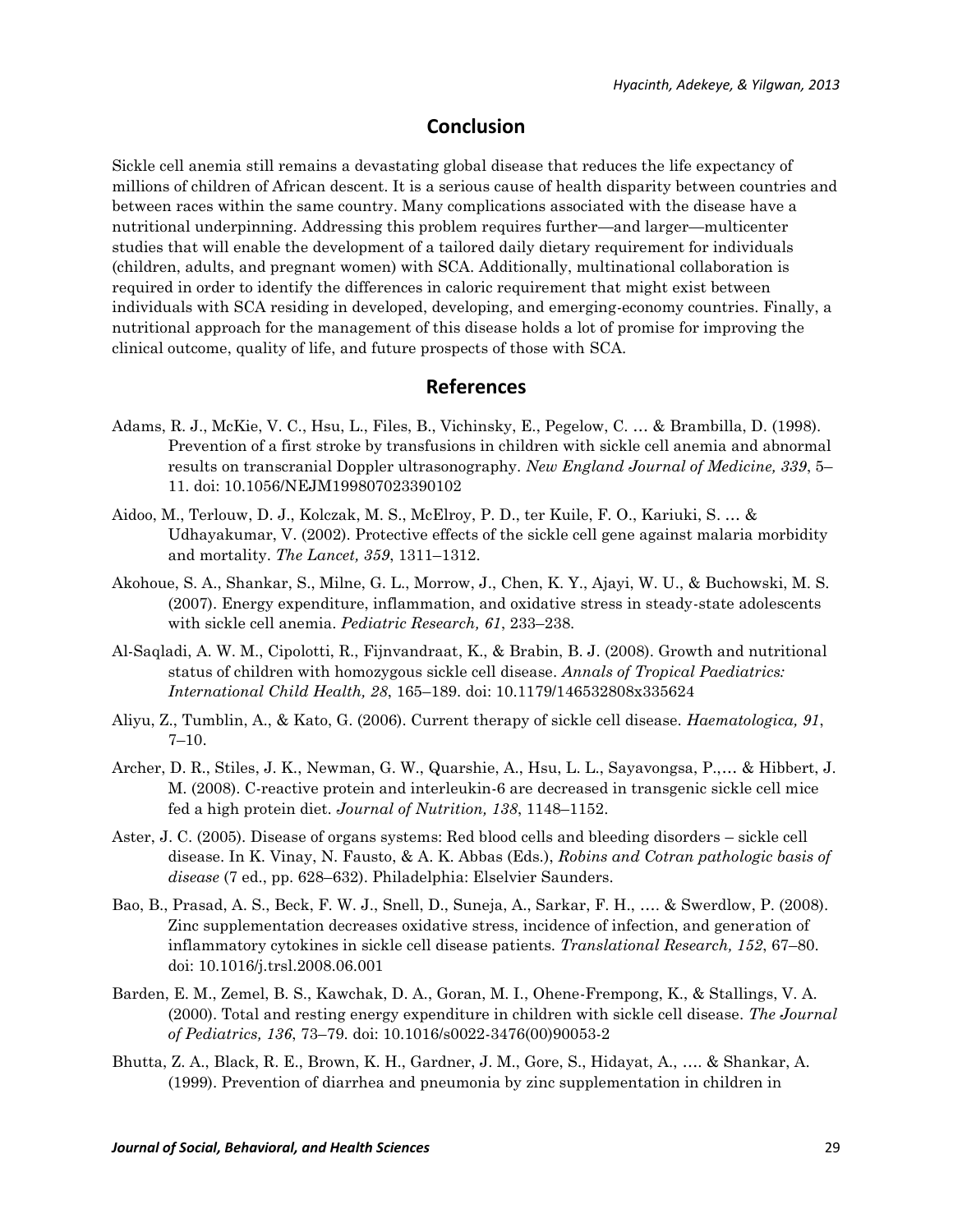developing countries: Pooled analysis of randomized controlled trials. *The Journal of Pediatrics, 135*, 689–697. doi: 10.1016/s0022-3476(99)70086-7

- Borel, M. J., Buchowski, M. S., Turner, E. A., Goldstein, R. E., & Flakoll, P. J. (1998). Protein turnover and energy expenditure increase during exogenous nutrient availability in sickle cell disease. *American Journal of Clinical Nutrition, 68*, 607–614.
- Buchowski, M. S., de la Fuente, F. A., Flakoll, P. J., Chen, K. Y., & Turner, E. A. (2001). Increased bone turnover is associated with protein and energy metabolism in adolescents with sickle cell anemia. *AJP - Endocrinology and Metabolism, 280*, E518–E527.
- Buison, A. M., Kawchak, D. A., Schall, J. I., Ohene-Frempong, K., Stallings, V. A., Leonard, M. B., & Zemel, B. S. (2005). Bone area and bone mineral content deficits in children with sickle cell disease. *Pediatrics, 116*, 943–949.
- Bunn, H. F., & Forget, B. F. (1977). *Human hematoogy*. Philadelphia, PA: WB Saunders Company.
- Capers, P. L., Hyacinth, H., Cue, S., Chappa, P., Archer, D., & Hibbert, J. (2010). Effect of high protein diet on transgenic sickle mice. *FASEB Journal, 24*(Abst. Suppl.), lb394.
- Chan, A. C. (2000). A cocktail approach to antioxidant therapy. *Nutrition, 16*, 1098–1100. doi: 10.1016/s0899-9007(00)00445-7
- Chan, A. C., Chow, C. K., & Chiu, D. (1999). Interaction of antioxidants and their implication in genetic anemia. *Experimental Biology and Medicine, 222*, 274–282.
- Cummins, D., Heuschkel, R., & Davies, S. C. (1991). Penicillin prophylaxis in children with sickle cell disease in Brent. *BMJ, 302*, 989–990. doi: 10.1136/bmj.302.6783.989
- Dasgupta, T., Hebbel, R. P., & Kaul, D. K. (2006). Protective effect of arginine on oxidative stress in transgenic sickle mouse models. *Free Radical Biology and Medicine, 41*, 1771–1780. doi: 10.1016/j.freeradbiomed.2006.08.025
- De Franceschi, L., Bachir, D., Galacteros, F., Tchernia, G., Cynober, T., Neuberg, D., …. & Brugnara, C. (2000). Oral magnesium pidolate: Effects of long-term administration in patients with sickle cell disease. *British Journal of Haematology, 108*, 284–289. doi: 10.1046/j.1365- 2141.2000.01861.x
- Enwonwu, C. O., & Lu, M. (1991). Elevated plasma histamine in sickle cell anaemia. *Clinica Chimica Acta, 203*, 363–368. doi: 10.1016/0009-8981(91)90309-z
- Fasipe, F. R., Ubawike, A. E., Eva, R., & Fabry, M. E. (2004). Arginine supplementation improves rotorod performance in sickle transgenic mice. *Hematology, 9*, 301–305. doi: 10.1080/10245330410001714185
- Feldenzer, J., Mears, J. G., Burns, A. L., Natta, C., & Bank, A. (1979). Heterogeneity of DNA fragments associated with the sickle-globin gene. *The Journal of Clinical Investigation, 64*, 751–755.
- Fock, R. A., Vinolo, M. A., de Moura Sá Rocha, V., de Sá Rocha, L. C., & Borelli, P. (2007). Proteinenergy malnutrition decreases the expression of TLR-4/MD-2 and CD14 receptors in peritoneal macrophages and reduces the synthesis of TNF-[alpha] in response to lipopolysaccharide (LPS) in mice. *Cytokine, 40*, 105–114. doi: 10.1016/j.cyto.2007.08.007
- Fraker, P. J., King, L. E., Laakko, T., & Vollmer, T. L. (2000). The dynamic link between the integrity of the immune system and zinc status. *Journal of Nutrition, 130*, 1399S–1406.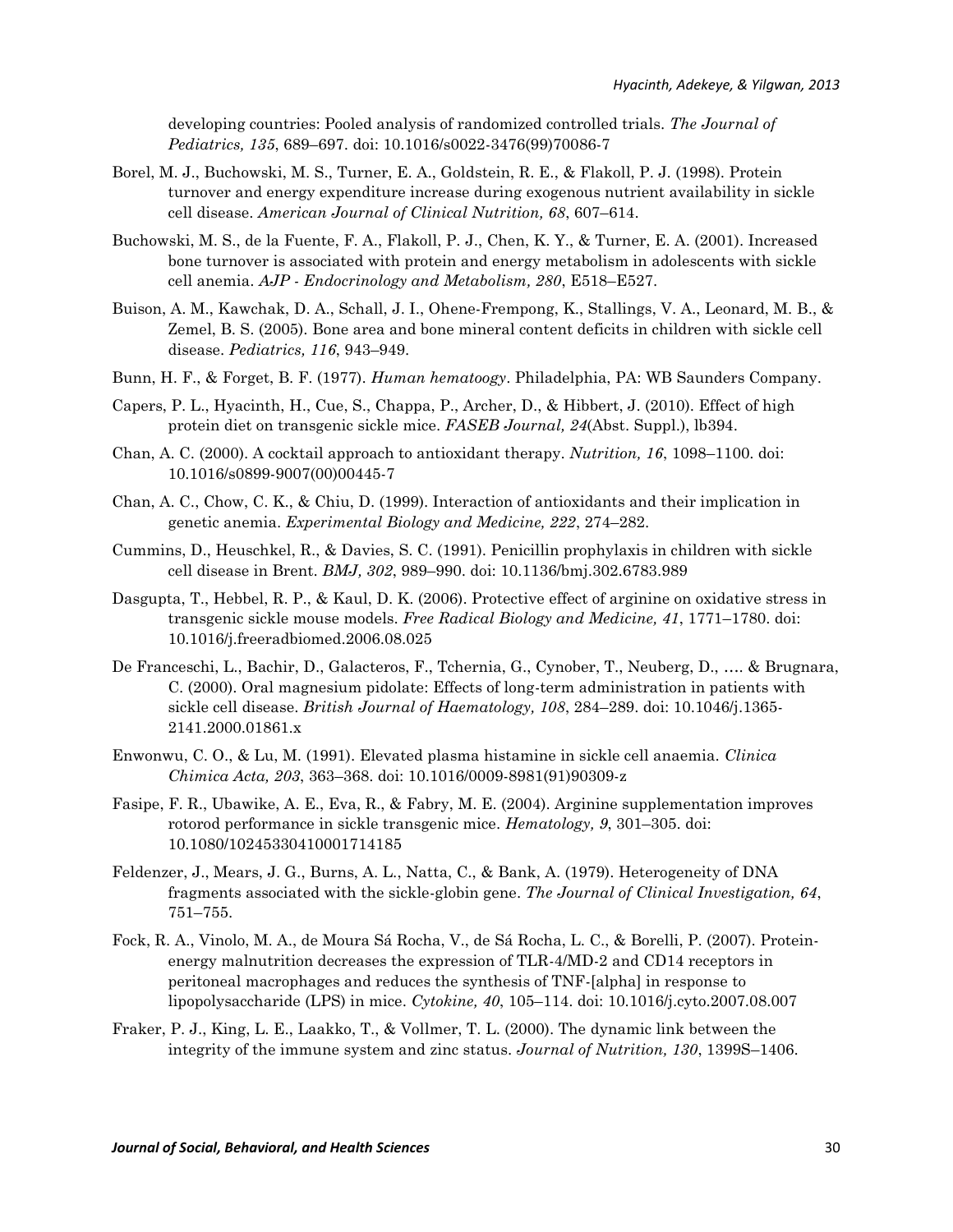- Fung, E. B., Malinauskas, B. M., Kawchak, D. A., Koh, B. Y., Zemel, B. S., Gropper, S. S., …. & Stallings, V. A. (2001). Energy expenditure and intake in children with sickle cell disease during acute illness. *Clinical Nutrition, 20*, 131–138. doi: 10.1054/clnu.2000.0367
- Ganong, W. F. (2003). Abnormalities of hemoglobin production *Review of medical physiology* (21 ed., chapt. 27). New York, NY: Lange Medical Books/McGraw Hill.
- Gaston, M. H., Verter, J. I., Woods, G., Pegelow, C., Kelleher, J., Presbury, G., et al. (1986). Prophylaxis with oral penicillin in children with sickle cell anemia. *New England Journal of Medicine, 314*, 1593–1599. doi: 10.1056/NEJM198606193142501
- Gray, N. T., Bartlett, J. M., Kolasa, K. M., Marcuard, S. P., Holbrook, C. T., & Horner, R. D. (1992). Nutritional status and dietary intake of children with sickle cell anemia. *Journal of Pediatric Hematology/Oncology, 14*, 57–61.
- Henderson, R. A., Saavedra, J. M., & Dover, G. J. (1994). Prevalence of impaired growth in children with homozygous sickle cell anemia. *The American Journal of the Medical Sciences, 307*, 405–407.
- Heyman, M., Katz, R., Hurst, D., Chiu, D., Ammann, A., Vichinsky, E., et al. (1985). Growth retardation in sickle cell disease treated by nutritional support. *The Lancet, 325*, 903–906. doi: 10.1016/s0140-6736(85)91677-0
- Hibbert, J. M., Creary, M. S., Gee, B. E., Buchanan, I., Quarshie, A., & Hsu, L. L. (2006). Erythropoiesis and myocardial energy requirements contribute to the hypermetabolism of childhood sickle cell anemia. *Journal of Pediatric Gastroenterology & Nutrition, 43*, 680–687.
- Hibbert, J. M., Hsu, L. L., Bhathena, S. J., Irune, I., Sarfo, B., Creary, M. S.,… & Stiles, J. K. (2005). Proinflammatory cytokines and the hypermetabolism of children with sickle cell disease. *Experimental Biology and Medicine, 230*, 68–74.
- Hibbert, J. M., Stiles, J. K., Umeakunne, K., & Hyacinth, H. I. (2011). United States Patent No. 13/105,383. United States Patent Office.
- Hughes, S. M., Amadi, B., Mwiya, M., Nkamba, H., Tomkins, A., & Goldblatt, D. (2009). Dendritic cell anergy results from endotoxemia in severe malnutrition. *The Journal of Immunology, 183*, 2818–2826.
- Hyacinth, H. I., Gee, B. E., & Hibbert, J. M. (2010). The role of nutrition in sickle cell disease. *Nutrition and Metabolic Insights, 3*, 57–67.
- John, A. B., Ramlal, A., Jackson, H., Maude, G. H., Sharma, A. W., & Serjeant, G. R. (1984). Prevention of pneumococcal infection in children with homozygous sickle cell disease. *BMJ, 288*, 1567–1570. doi: 10.1136/bmj.288.6430.1567
- Katona, P., & Katona-Apte, J. (2008). The interaction between nutrition and infection. *Clinical Infectious Diseases, 46*, 1582–1588. doi: 10.1086/587658
- Kaul, D. K., Zhang, X., Dasgupta, T., & Fabry, M. E. (2008). Arginine therapy of transgenic-knockout sickle mice improves microvascular function by reducing non-nitric oxide vasodilators, hemolysis, and oxidative stress. *AJP - Heart and Circulatory Physiology, 295*, H39–H47.
- Kawchak, D. A., Schall, J. I., Zemel, B. S., Ohene-Frempong, K., & Stallings, V. A. (2007). Adequacy of dietary intake declines with age in children with sickle cell disease. *Journal of the American Dietetic Association, 107*, 843–848. doi: 10.1016/j.jada.2007.02.015
- Kennedy, T. S., Fung, E. B., Kawchak, D. A., Zemel, B. S., Ohene-Frempong, K., & Stallings, V. A. (2001). Red blood cell folate and serum vitamin B12 status in children with sickle cell disease. *Journal of Pediatric Hematology/Oncology, 23*, 165–167.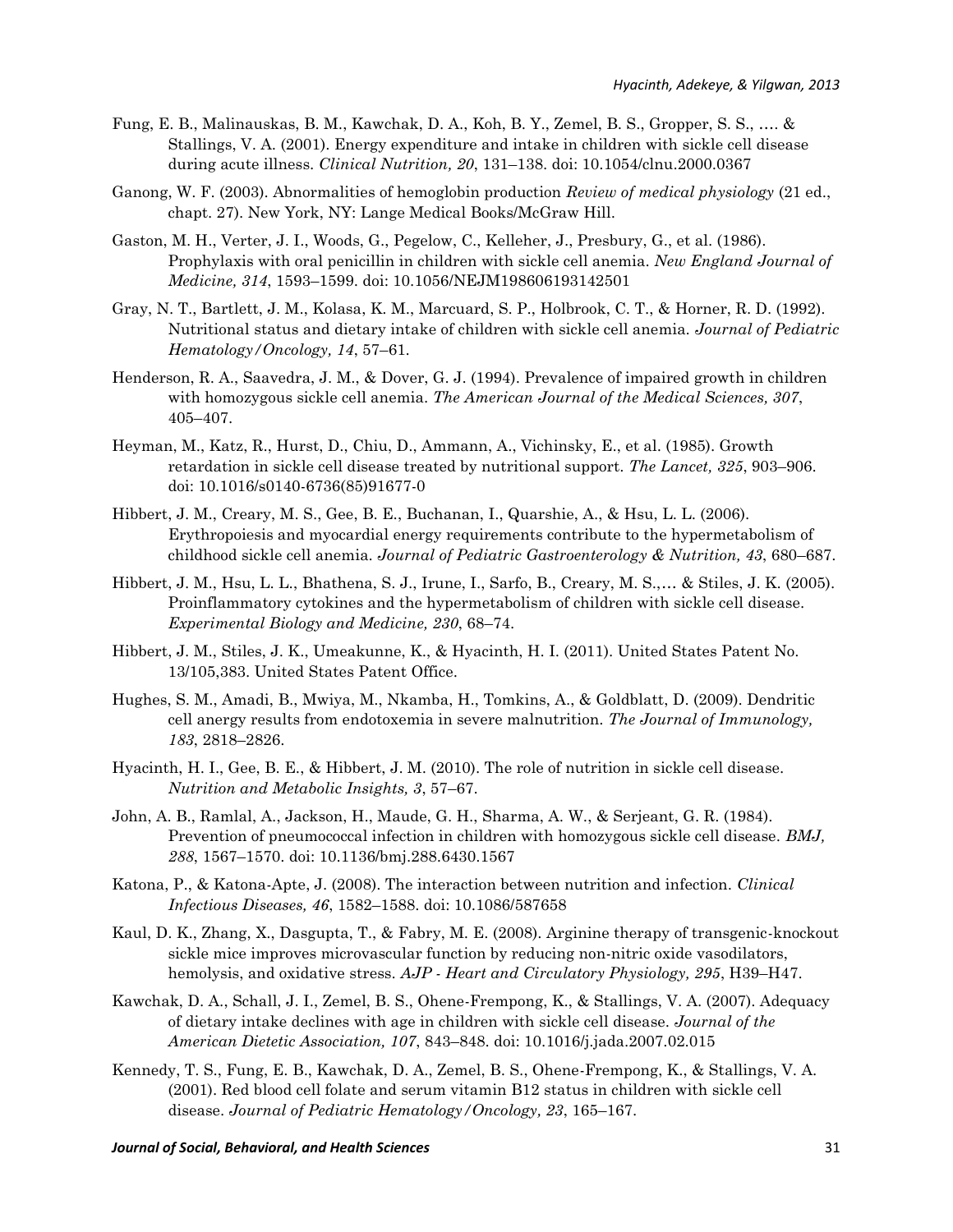- Khan, S., Trottier, S. J., & Naydenov, D. (2009). Zinc deficiency causing hyperammonemia and encephalopathy in a sickle cell patient. *Chest Meeting Abstracts, 136*, 37S–37d.
- Leonard, M. B., Zemel, B. S., Kawchak, D. A., Ohene-Frempong, K., & Virginia, V. A. (1998). Plasma zinc status, growth, and maturation in children with sickle cell disease. *The Journal of Pediatrics, 132*, 467–471. doi: 10.1016/s0022-3476(98)70022-8
- Lesourd, B. M., & Mazari, L. (1997). Immune responses during recovery from protein-energy malnutrition. *Clinical Nutrition, 16*(Supplement 1), 37–46. doi: 10.1016/s0261- 5614(97)80047-7
- Malinauskas, B. M., Gropper, S. S., Kawchak, D. A., Zemel, B. S., Ohene-Frempong, K., & Stallings, V. A. (2000). Impact of acute illness on nutritional status of infants and young children with sickle cell disease. *Journal of the American Dietetic Association, 100*, 330–334. doi: 10.1016/s0002-8223(00)00103-6
- Manci, E. A., Hillery, C. A., Bodian, C. A., Zhang, Z. G., Lutty, G. A., & Coller, B. S. (2006). Pathology of Berkeley sickle cell mice: Similarities and differences with human sickle cell disease. *Blood, 107*, 1651–1658. doi: 10.1182/blood-2005-07-2839
- Muskiet, F. A., Muskiet, F. D., Meiborg, G., & Schermer, J. G. (1991). Supplementation of patients with homozygous sickle cell disease with zinc, alpha-tocopherol, vitamin C, soybean oil, and fish oil. *American Journal of Clinical Nutrition, 54*, 736–744.
- Nelson, D. L., & Cox, M. M. (2005). Protein function. In *Lehninger's principles of biochemistry* (4 ed., pp. 172–174). New York, NY: Freeman and Company.
- Nelson, M. C., Zemel, B., Kawchak, D. A., Barden, E. M., Frongillo, E. A., Jr., Coburn, S. P., …. & Stallings, V. A. (2002). Vitamin B6 status of children with sickle cell disease. *Journal of Pediatric Hematology/Oncology, 24*, 463–469.
- Ohnishi, S. T., Ohnishi, T., & Ogunmola, G. B. (2000). Sickle cell anemia: A potential nutritional approach for a molecular disease. *Nutrition, 16*, 330–338. doi: 10.1016/s0899-9007(00)00257- 4
- Olabode, J. O., & Shokunbi, W. A . (2007). Mortality rate in sickle cell disease patients in crisis at a haematology day care unit (HDCU) in Nigeria. *Nigerian Journal of Health and Biomedical Sciences, 6*, 63–66.
- Osunkwo, I., Ziegler, T. R., Alvarez, J., McCracken, C., Cherry, K., Osunkwo, C. E., …. & Tangpricha, V. (2012). High dose vitamin D therapy for chronic pain in children and adolescents with sickle cell disease: Results of a randomized double blind pilot study. *British Journal of Haematology, 159*, 211–215. doi: 10.1111/bjh.12019
- Pauling, L., & Itano, H. A. (1949). Sickle cell anemia a molecular disease. *Science (New York, N.Y.), 110*, 543–548.
- Peranzoni, E., Marigo, I., Dolcetti, L., Ugel, S., Sonda, N., Taschin, E., …. & Zanovello, P. (2008). Role of arginine metabolism in immunity and immunopathology. *Immunobiology, 212*, 795– 812. doi: 10.1016/j.imbio.2007.09.008
- Prasad, A. S. (1997). Malnutrition in sickle cell disease patients. *American Journal of Clinical Nutrition, 66*, 423–424.
- Prasad, A. S. (2002). Zinc deficiency in patients with sickle cell disease. *American Journal of Clinical Nutrition, 75*, 181–182.
- Prasad, A. S. (2008). Clinical, immunological, anti-inflammatory and antioxidant roles of zinc. *Experimental Gerontology, 43*, 370–377. doi: 10.1016/j.exger.2007.10.013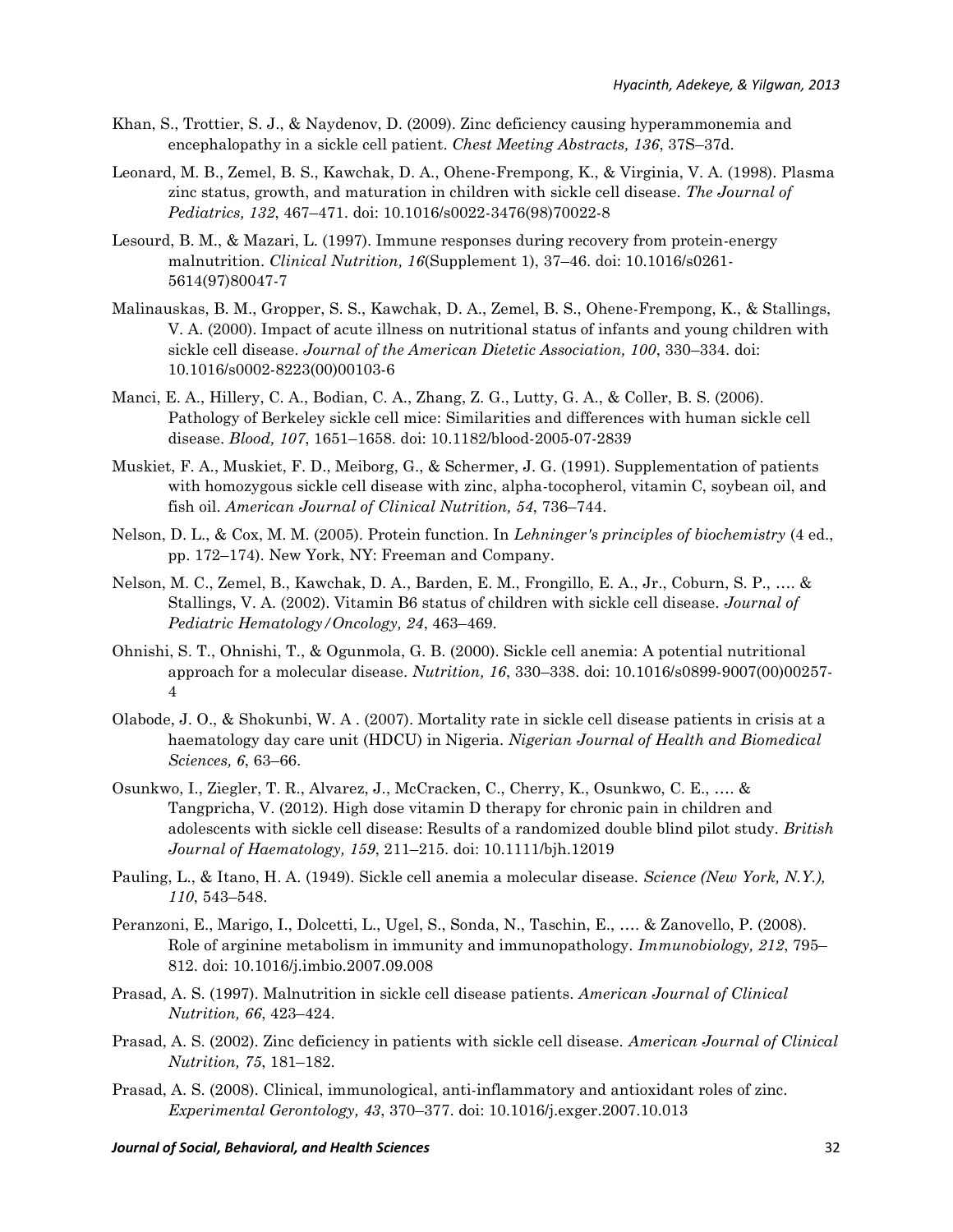- Prasad, A. S., Beck, F. W. J., Bao, B., Fitzgerald, J. T., Snell, D. C., Steinberg, J. D., & Cardozo, L. J. (2007). Zinc supplementation decreases incidence of infections in the elderly: Effect of zinc on generation of cytokines and oxidative stress. *American Journal of Clinical Nutrition, 85*, 837–844.
- Prasad, A. S., & Cossack, Z. T. (1984). Zinc supplementation and growth in sickle cell disease. *Annals of Internal Medicine, 100*, 367–371.
- Rich, T. A., Innominato, P., Mormont, M. C., Boerner, J., Iacobelli, S., Jasmin, C., …. & Levi, F. (2004). Performance status, global quality of life, fatigue, and appetite loss are correlated with serum TGFa and IL-6 in patients with metastatic colorectal cancer (MCC). *ASCO Meeting Abstracts, 22*(14suppl), 8024.
- Romero, J. R., Suzuka, S. M., Nagel, R. L., & Fabry, M. E. (2002). Arginine supplementation of sickle transgenic mice reduces red cell density and Gardos channel activity. *Blood, 99*, 1103–1108.
- Salman, E. K., Haymond, M. W., Bayne, E., Sager, B. K., Wiisanen, A., Pitel, P., & Darmaun, D. (1996). Protein and energy metabolism in prepubertal children with sickle cell anemia. *Pediatric Research, 40,* 34–40
- Sandstead, H. H., Prasad, A. S., Schulert, A. R., Farid, Z., Miale, A., Jr., Bassilly, S., & Darby, W. J. (1967). Human zinc deficiency, endocrine manifestations and response to treatment. *American Journal of Clinical Nutrition, 20*, 422–442.
- Sazawal, S., Black, R. E., Jalla, S., Mazumdar, S., Sinha, A., & Bhan, M. K. (1998). Zinc supplementation reduces the incidence of acute lower respiratory infections in infants and preschool children: A double-blind, controlled trial. *Pediatrics, 102*, 1–5.
- Schall, J. I., Zemel, B. S., Kawchak, D. A., Ohene-Frempong, K., & Stallings, V. A. (2004). Vitamin A status, hospitalizations, and other outcomes in young children with sickle cell disease. *The Journal of Pediatrics, 145*, 99–106. doi: 10.1016/j.jpeds.2004.03.051
- Serjeant, G. R. (2001). The emerging understanding of sickle cell disease. *British Journal of Haematology, 112*, 3–18. doi: 10.1046/j.1365-2141.2001.02557.x
- Serjeant, G. R. (2005). Mortality from sickle cell in Africa: Interventions used to reduce mortality in non-malarial areas may be inappropriate. *British Journal of Haematology, 330*, 432–433. doi: 10.1046/j.1365-2141.2001.02557.x
- Serjeant, G. R., Singhal, A., & Hambleton, I. R. (2001). Sickle cell disease and age at menarche in Jamaican girls: Observations from a cohort study. *Archives of Disease in Childhood, 8*, 375– 378.
- Silva, C. M., & Viana, M. B. (2005). Growth deficits in children with sickle cell disease. *Archives of Medical Research, 33*, 308–312. doi: 10.1016/s0188-4409(01)00360-5
- Singhal, A., Parker, S., Linsell, L., & Serjeant, G. (2002). Energy intake and resting metabolic rate in preschool Jamaican children with homozygous sickle cell disease. *American Journal of Clinical Nutrition, 75*, 1093–1097.
- Solanki, D. L., McCurdy, P. R., Cuttitta, F. F., Schechter, G. P,. (1988). Hemolysis in sickle cell disease as measured by endogenous carbon monoxide production: A preliminary report. *American Journal of Clinical Pathology, 89*, 221–225.
- Thompson, B. W., Miller, S. T., Rogers, Z. R., Rees, R. C., Ware, R. E., Waclawiw, M. A., …. & Wang, W. C. (2010). The pediatric hydroxyurea phase III clinical trial (BABY HUG): Challenges of study design. *Pediatric Blood & Cancer, 54*, 250–255. doi: 10.1002/pbc.22269